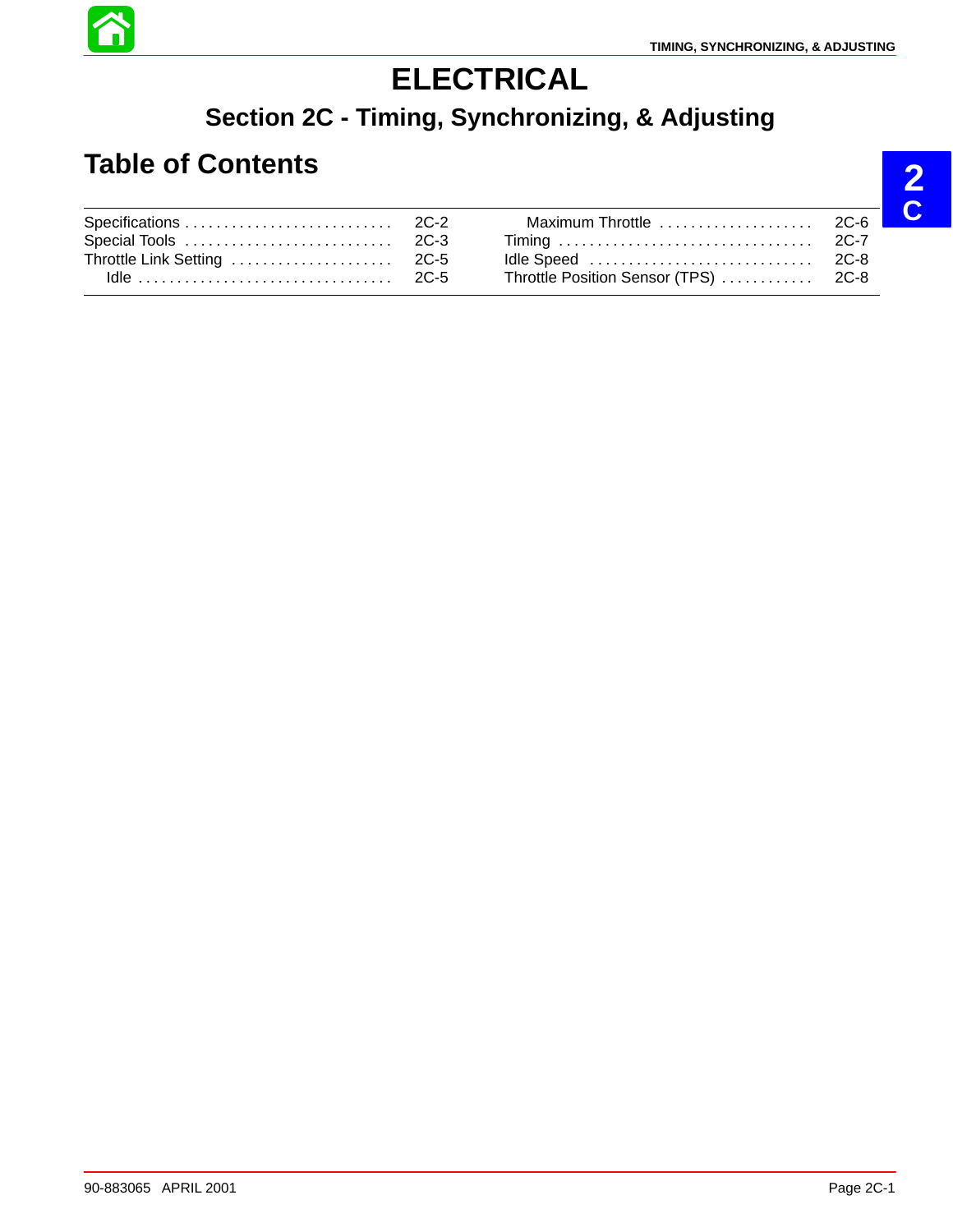## **Specifications**



|                                                                      | <b>Type</b>                               | Capacitor Discharge Ignition                  |
|----------------------------------------------------------------------|-------------------------------------------|-----------------------------------------------|
|                                                                      | <b>Spark Plug:</b>                        |                                               |
|                                                                      | <b>Type</b>                               | <b>Champion RA8HC</b>                         |
|                                                                      | Gap                                       | $0.040$ in. $(1.0$ mm)                        |
|                                                                      | <b>Hex Size</b>                           | 5/8 in. (16 mm)                               |
|                                                                      | <b>Torque</b>                             | 150 lb-in. (17 Nm)                            |
|                                                                      | <b>Hole Size</b>                          | $12 \text{ mm}$                               |
|                                                                      | <b>Firing Order</b>                       | $1 - 3 - 4 - 2$                               |
|                                                                      | <b>Ignition Timing:</b>                   |                                               |
|                                                                      | @Idle                                     | Controlled by ECM                             |
|                                                                      | @1500-1800                                | 14° B.T.D.C                                   |
|                                                                      | @ WOT (6000 rpm)                          | 28° B.T.D.C                                   |
|                                                                      | <b>Stator Resistance</b>                  | $0.20 - 0.30 \Omega$ (YEL-YEL)                |
| <b>IGNITION</b><br><b>SYSTEM</b><br>Readings taken @<br>68°F (20°C). | <b>Crank Position Sensor (CPS)</b>        |                                               |
|                                                                      | <b>Resistance</b>                         | 300 - 350 $\Omega$ (RED - WHT)                |
|                                                                      | <b>Ignition Coil Resistance:</b>          |                                               |
|                                                                      | <b>Internal Shielding</b>                 | $0 - 10.0 K\Omega$ (Pin A - Mounting Bracket) |
|                                                                      | <b>Electronic Spark Trigger (EST)</b>     | $8.5 - 12K\Omega$ (Pin B - Pin C)             |
|                                                                      | <b>Secondary</b>                          | 3.0 - 7.0 k $\Omega$ (Pin A - Coil Tower)     |
|                                                                      | <b>High Tension Lead/Boot</b>             |                                               |
|                                                                      | <b>Resistance</b>                         | $0.600 - 1.100$ K $\Omega$                    |
|                                                                      | <b>ECM Engine Speed Limiter</b>           |                                               |
|                                                                      | <b>Fuel/Spark Cut-out on Cylinders</b>    |                                               |
|                                                                      | #2 and #3                                 | 6225 rpm                                      |
|                                                                      | <b>Fuel/Spark Cut-out on All</b>          |                                               |
|                                                                      | <b>Cylinders</b>                          | 6350 rpm                                      |
|                                                                      | <b>ECM Overheat Speed Control</b>         | Guardian System is activated. Power           |
|                                                                      |                                           |                                               |
|                                                                      |                                           | limit will vary with level of overheat.       |
|                                                                      | <b>ECM Low Oil Pressure Speed Control</b> | Guardian System is activated. Engine          |
|                                                                      |                                           | power is limited to 10% of maximum            |
|                                                                      |                                           | (Approximately 2000 RPM)                      |
|                                                                      | <b>MAT/ECT Temperature Sensor</b>         | See Graph Section 3B - EFI                    |
|                                                                      | <b>Manifold Absolute Pressure (MAP)</b>   |                                               |
|                                                                      | <b>Sensor Resistance</b>                  |                                               |
|                                                                      | <b>Fuel Injector Resistance</b>           | See Table Section 3B - EFI                    |
|                                                                      |                                           | $10.0 - 13.5\Omega$                           |
|                                                                      | <b>Main Power Relay</b>                   | $81 - 99 \Omega$ (Pin 85 - Pin 86)            |
|                                                                      | <b>Idle Air Control (IAC)</b>             | 24-30 $\Omega$ (Between Pins)                 |
|                                                                      | <b>Throttle Position Sensor Typical</b>   |                                               |
|                                                                      | Range                                     |                                               |
|                                                                      | <b>Output Voltage @Idle</b>               | 0.39-1.00 Volts                               |
|                                                                      | Output Voltage @WOT (6000)                | 3.66-4.80 Volts                               |

**NOTE:** The 50/60 EFI (4-stroke) ECM unit electronically controls the ignition timing, therefore making the ignition timing non–adjustable. When initially running the outboard, use a timing light to verify that the ignition timing falls within the timing windows (as outlined in this section).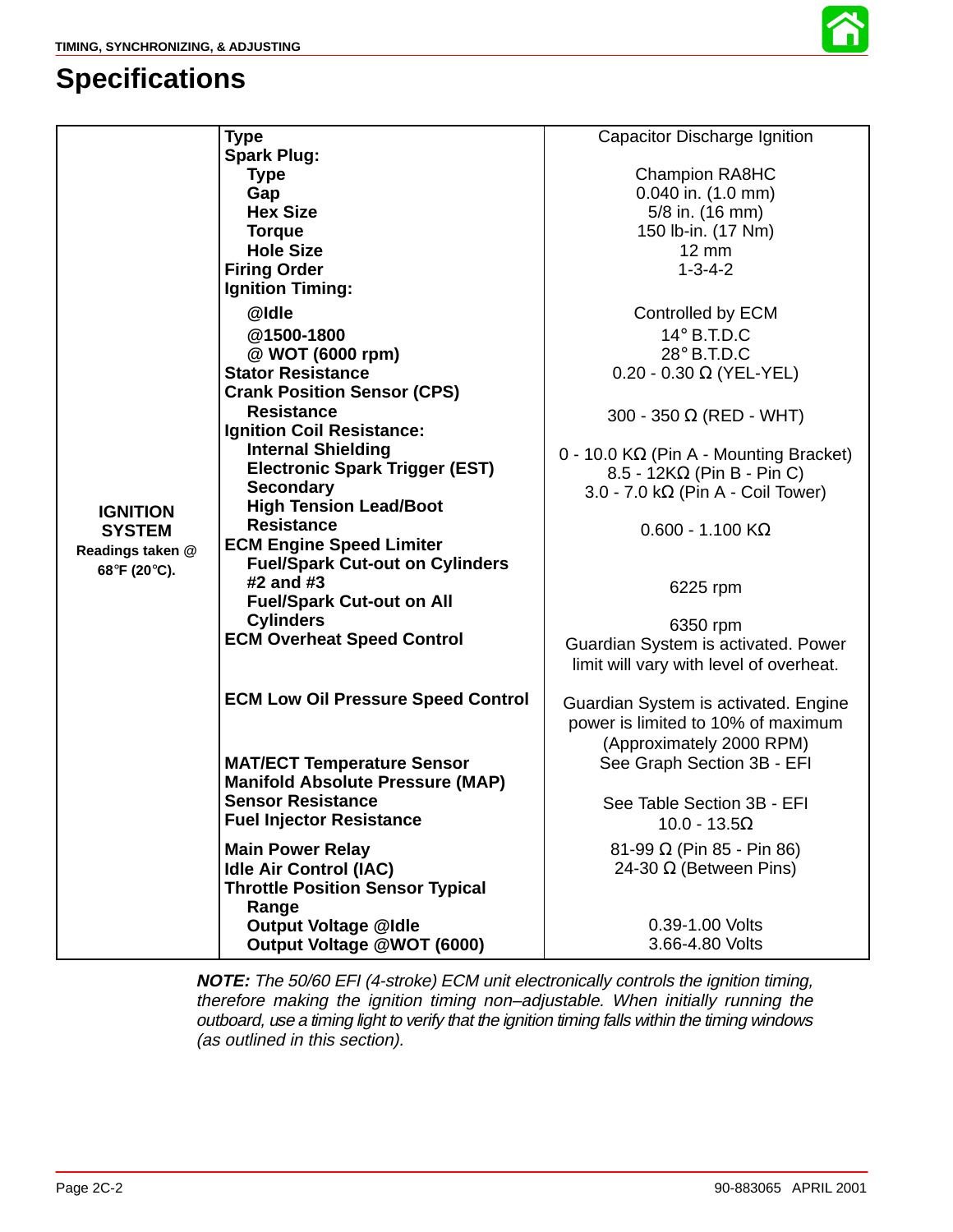**Special Tools**

1. DMT 2000 Digital Tachometer Multi-meter P/N 91-854009A1



2. Timing Light P/N 91-99379



3. Digital Diagnostic Tester 91-823686A2



4. DDT Cartridge 91-880118--2 and DDT Reference Manual 90-881204--2.



91-880118--2



90-881204--2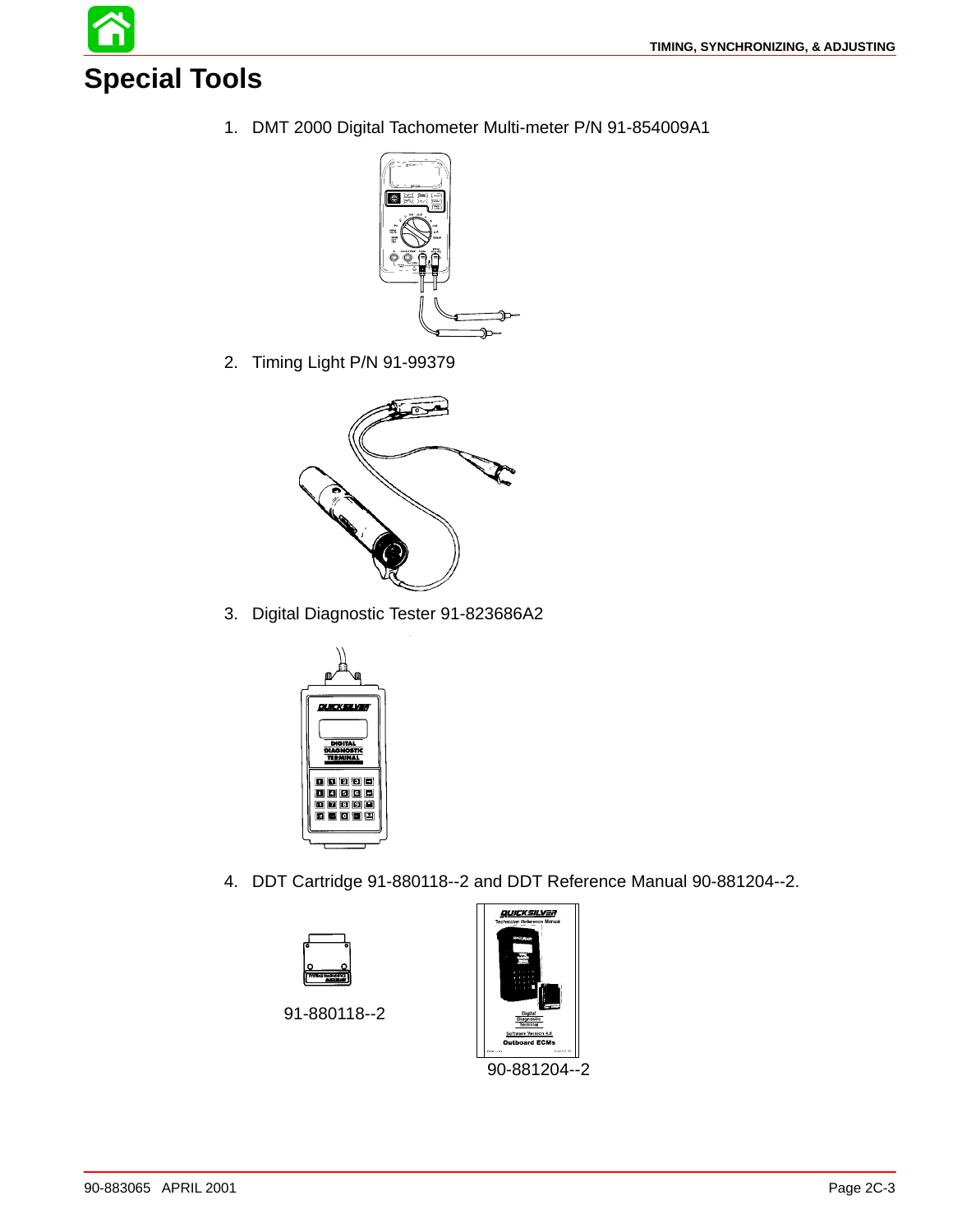<span id="page-3-0"></span>5. DDT Cable 10' (3.05m) Extension 84-825003A1



6. DDT Test Harness 84-822560A5

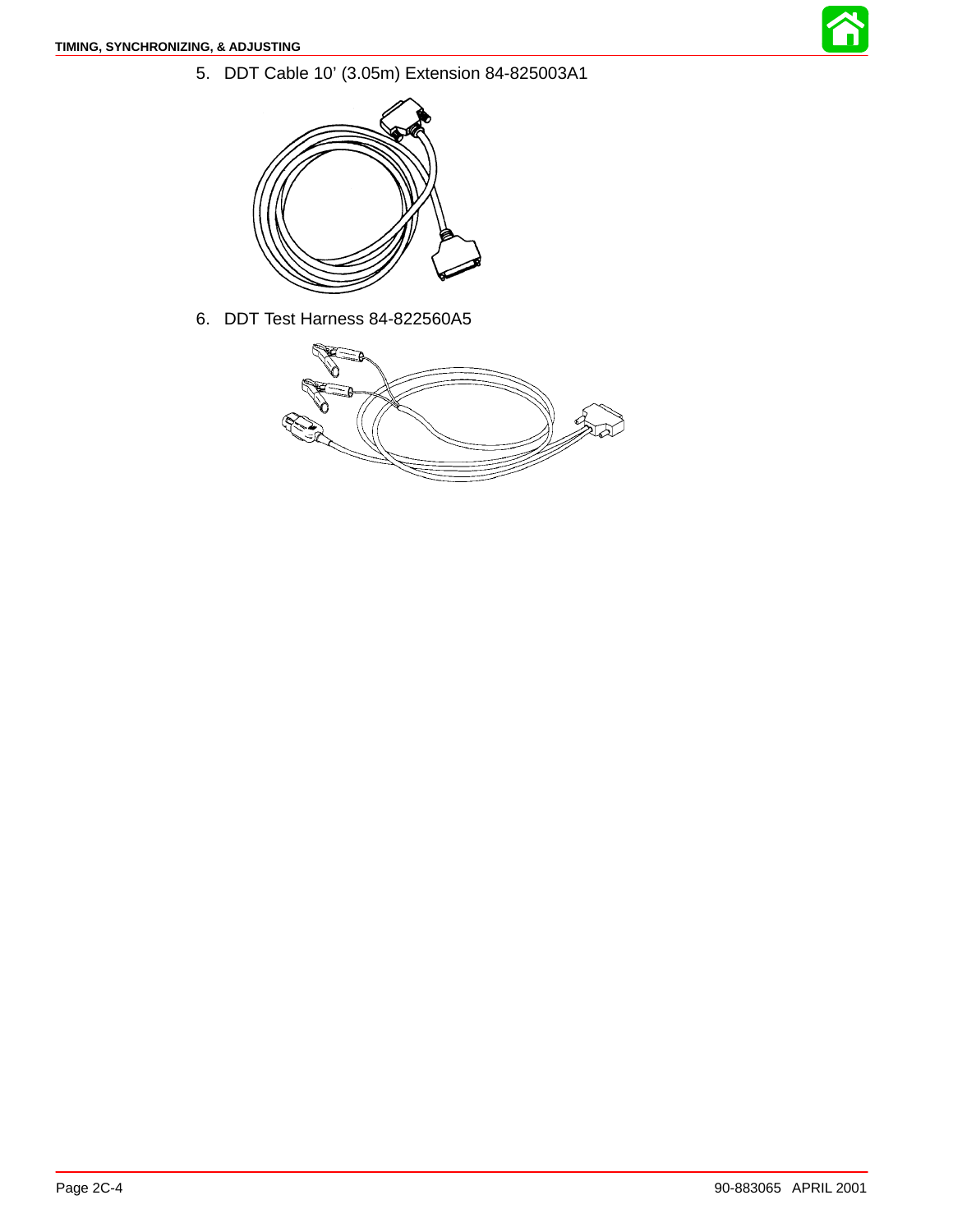# **Throttle Link Setting**

#### **Idle**

**NOTE:** For remote control models, remove remote control throttle cable during throttle link adjustment. For tiller handle models, throttle cables remain attached and throttle twist grip should be used to advance throttle during throttle link adjustment.

- 1. Lightly hold throttle body arm against idle stop.
- 2. Slowly push throttle lever forward until you feel the throttle body arm start to move. The center of throttle arm roller should line up with the throttle cam alignment mark. Tolerance may range from mark to 1/8 inch (3.2 mm) after mark.
- 3. If adjustment is needed refer to **Throttle Link Adjustment** section 7A .



- **a -** Throttle Body Arm
- **b -** Throttle Lever
- **c -** Throttle Arm Roller
- **d -** Throttle Cam Alignment Mark
- **e -** Correct
- **f -** Shorten Link Rod
- **g -** Lengthen Link Rod
- **h -** Alignment Tolerance 1/8 inch (3.2mm)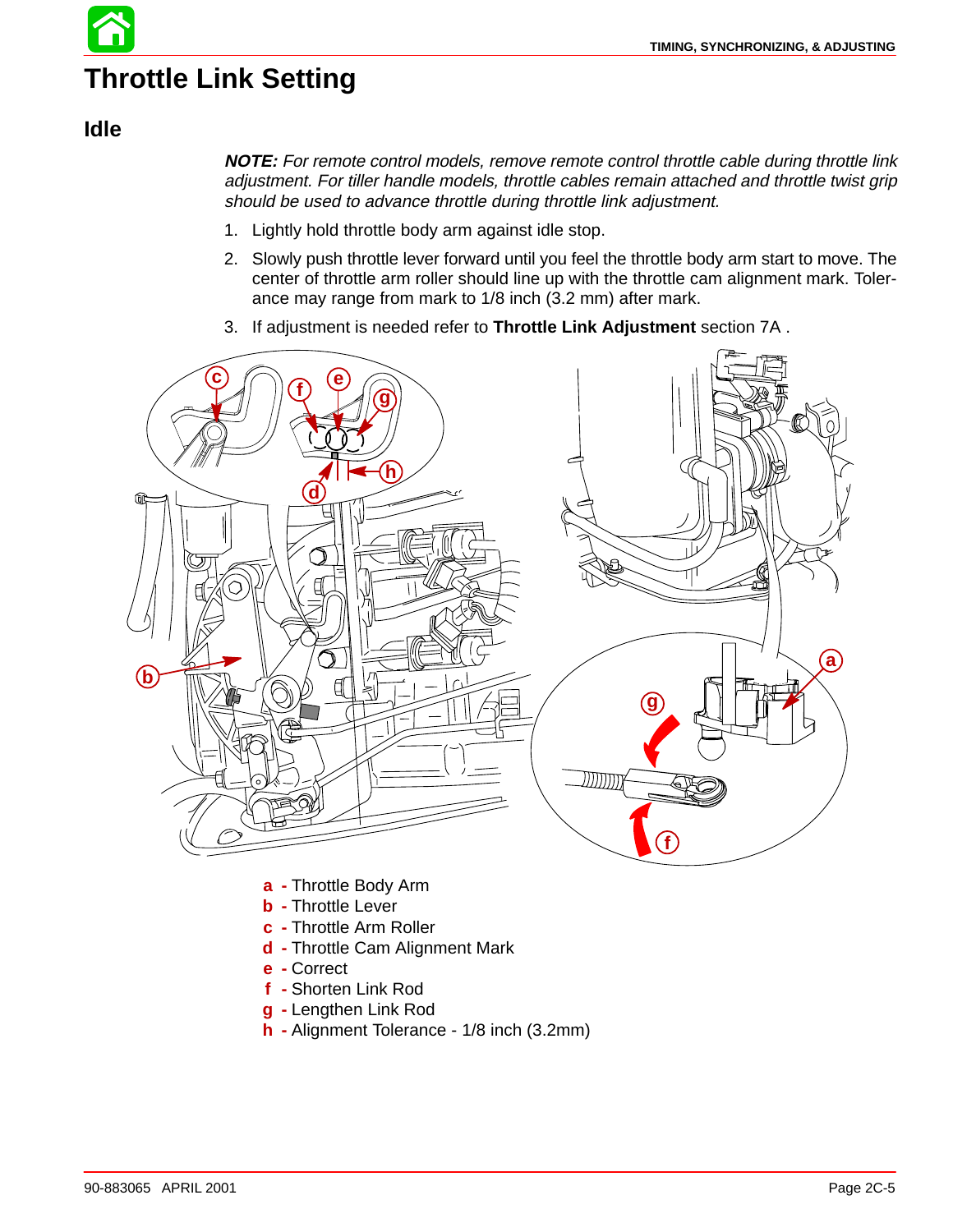

#### **Maximum Throttle**

- 1. With throttle cable(s) attached, advance throttle (remote control handle or throttle twist grip) to wide open throttle position.
- 2. Throttle stop should lightly contact adjoining surface. To ensure the throttle shutter is fully open, back the throttle stop screw out until there is a gap between the throttle stop screw and adjoining surface (at WOT position). Keep turning the throttle stop screw **"in"** until the throttle stop lightly contacts the adjoining surface.



**a -** Throttle Lever

- **b -** Throttle Stop Screw
- **c -** Throttle Stop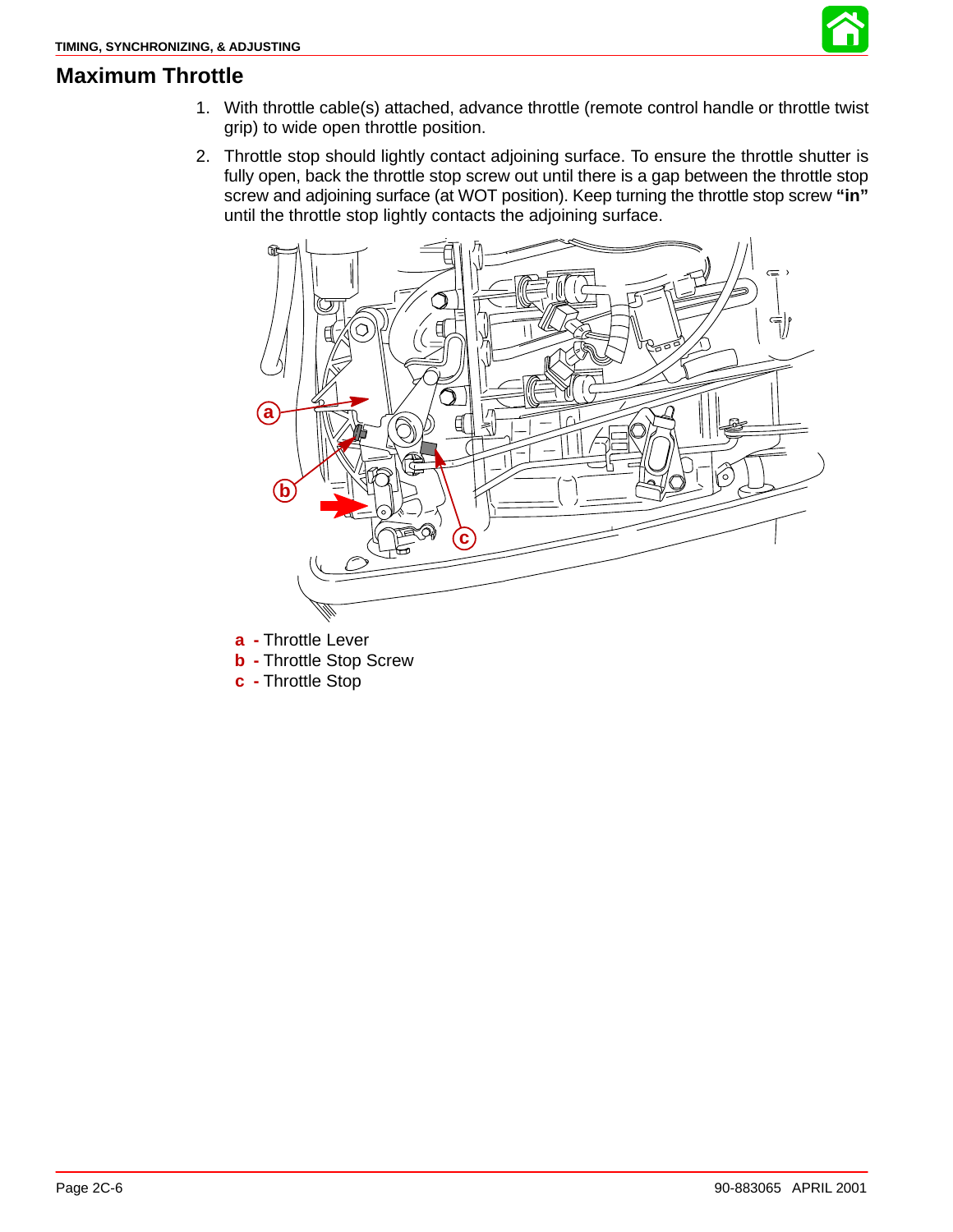

### **WARNING**

**To prevent personal injury or possible death, from loss of balance or stability while servicing the motor, DO NOT attempt to check timing while boat is in motion. Failure to follow one of the recommended servicing procedures may result in the person falling overboard or causing personal injury from fall in boat.**

### **WARNING**

**To prevent personal injury from spinning flywheel, Do Not attempt to remove flywheel cover or place hands on top of cover when checking ignition timing.**

Ignition timing is not adjustable. The Electronic Control Module unit electronically controls the ignition timing.

When initially running the outboard, use a timing light to verify that the ignition timing falls within the timing windows as described within the following tests.

#### **IMPORTANT: When checking the timing with the engine running, one of the following test procedures must be followed.**

Check maximum timing per specification while running the outboard:

•IN A TEST TANK •ON A DYNAMOMETER •ON A BOAT SECURED ON A TRAILER "**Backed in Water"**

1. Attach timing light to #1 spark plug lead.





**a -** Timing Light Clamp

- **b -** #1 Spark Plug Lead
- **c -** Timing Window-Electric Start Models